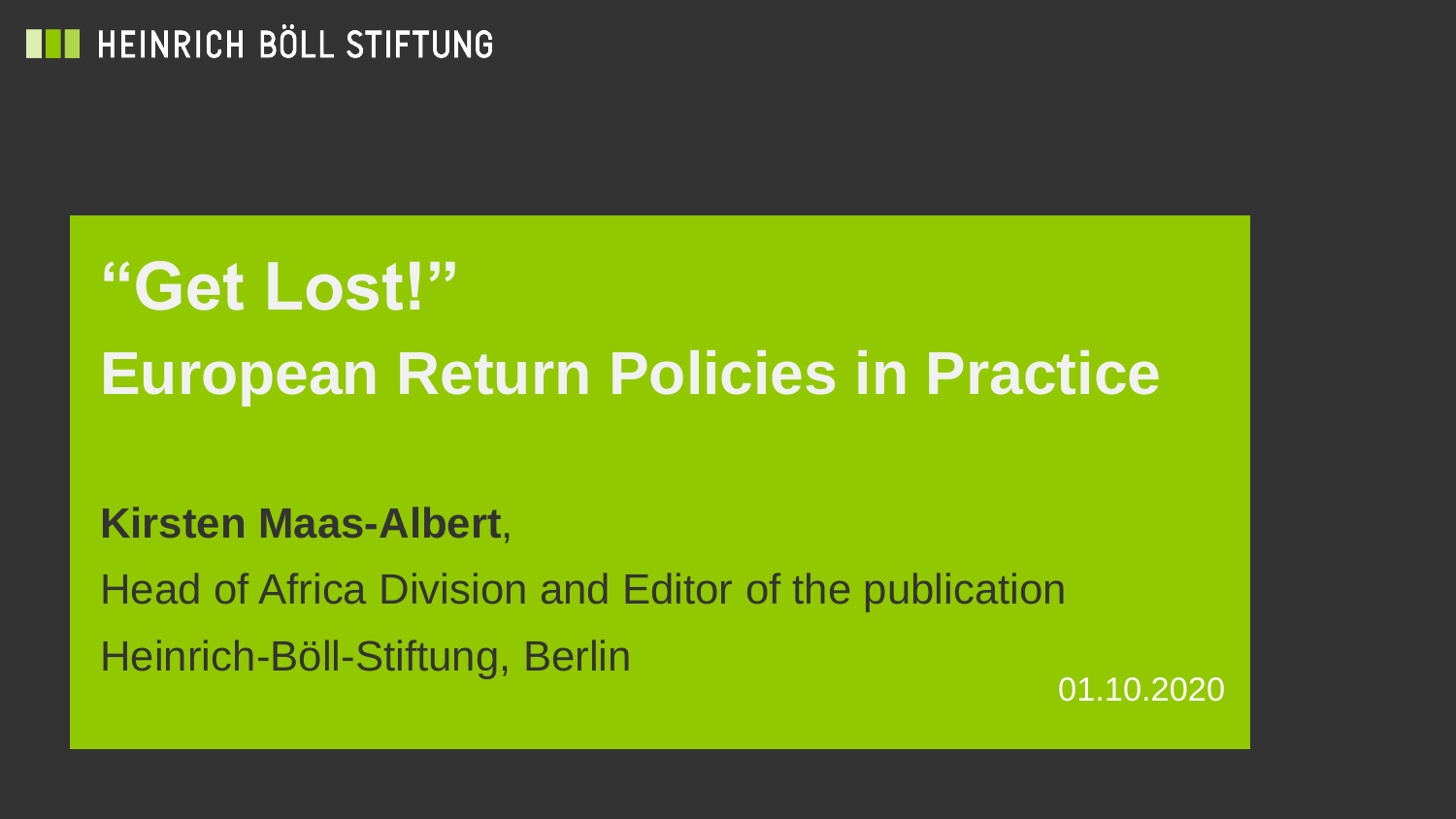### **Why talk about return policies?**

- Return policies have risen high on the EU political agenda as well as in politicians' rhetoric about migration management
- Despite an overall decrease in the number of migrants arriving in Europe, return remains a focus, with the trend for ever more restrictive policies, laws and regulations
- EU institutions, as well as Member States, are putting greater efforts into building more "effective" return policies … and still face numerous problems in implementation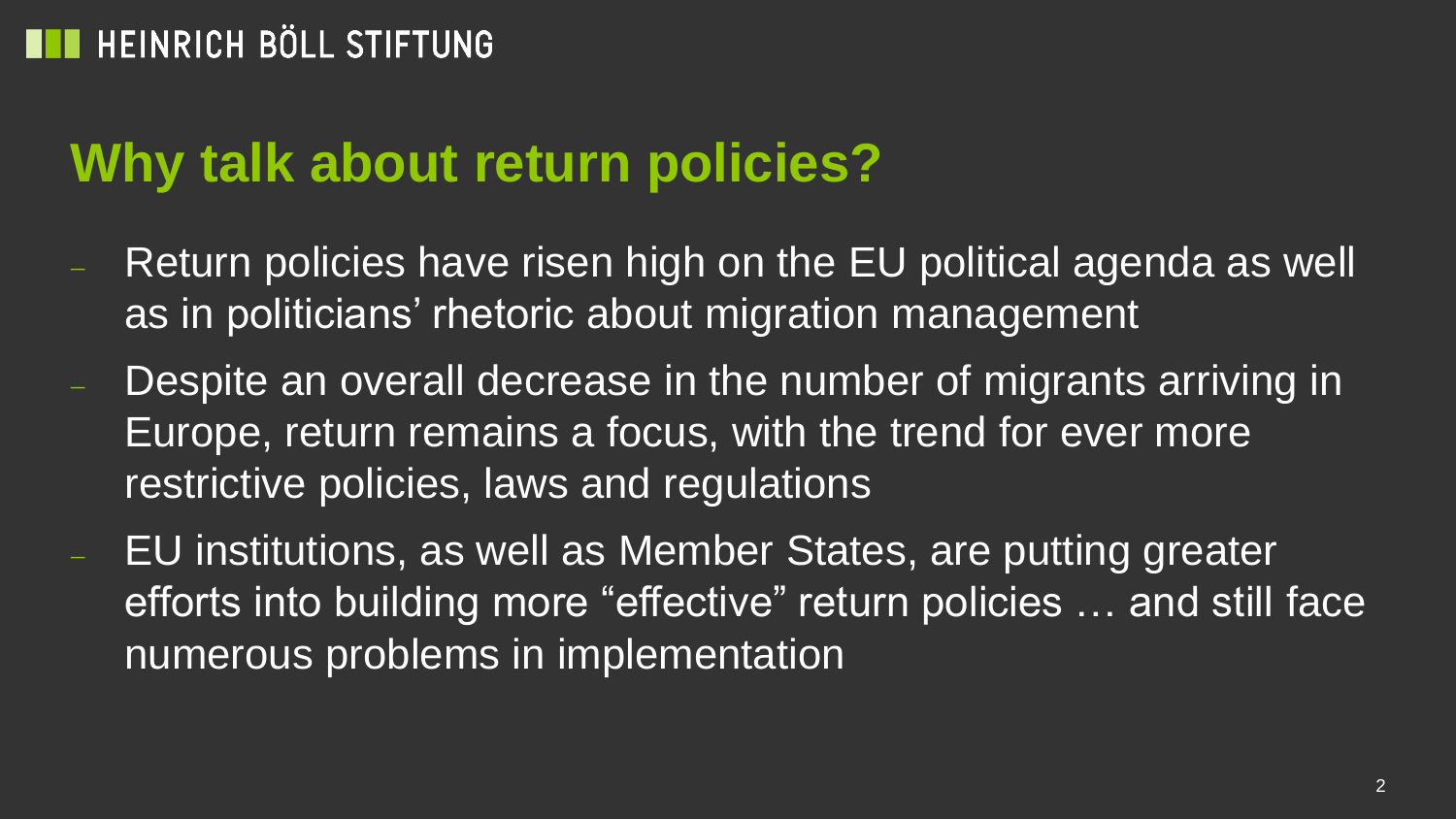

(\*) 2009-2012: excluding Croatia. 2014-2015: excluding Austria.

Source: Eurostat (online data codes: migr\_eirfs, migr\_eipre, migr\_eiord and migr\_eirtn)

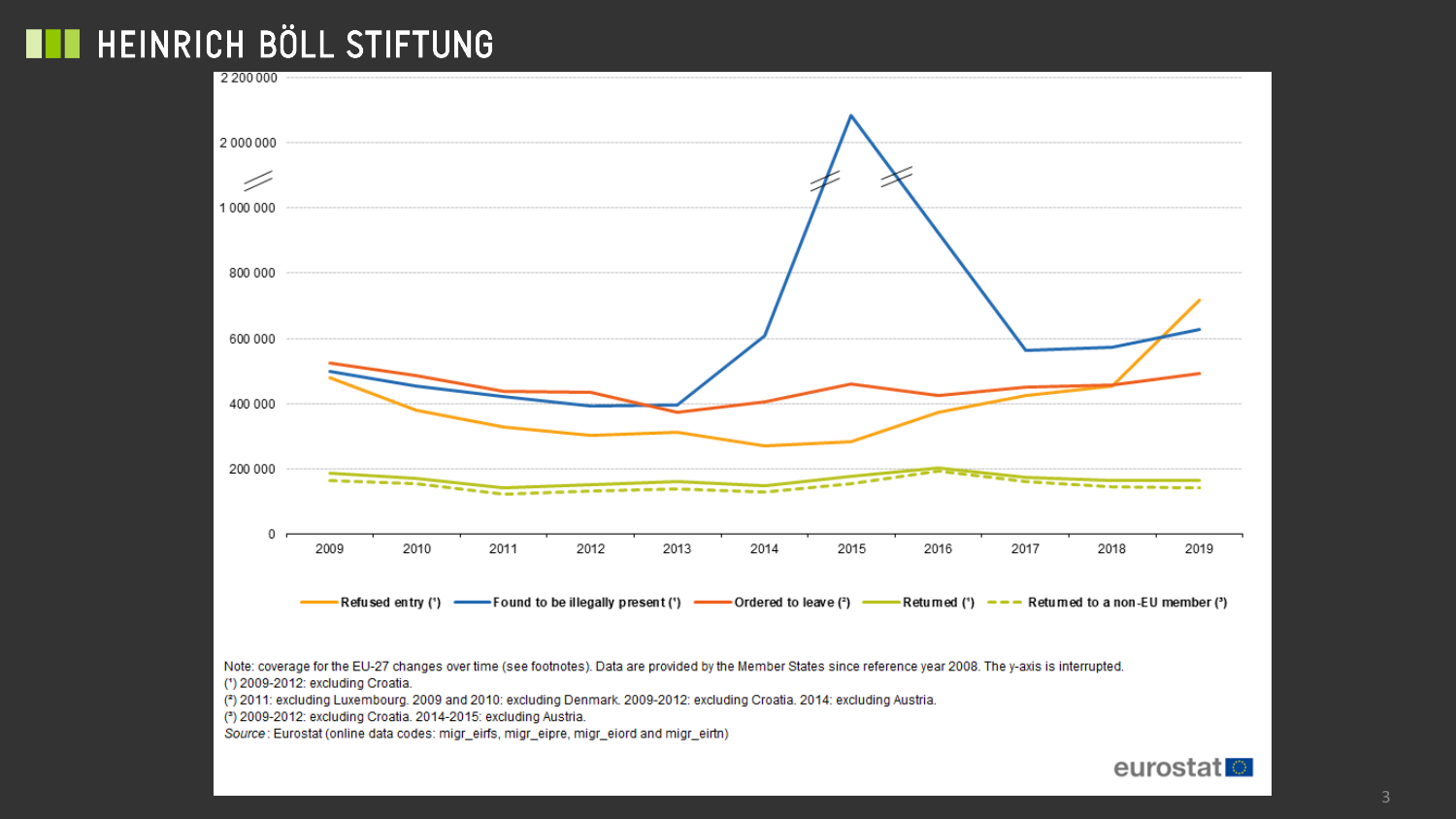## **Returns from the EU 28**

| Year                                                                       | 2015    | 2016    | 2017    | 2018    |
|----------------------------------------------------------------------------|---------|---------|---------|---------|
| Total ordered to leave the EU                                              | 533,395 | 493,790 | 516,115 | 478,155 |
| Total returned from an EU country (most but not<br>all to a third country) | 227,975 | 250,015 | 214,175 | 198,375 |
| Total return rate                                                          | 42.74%  | 50.63%  | 41.5%   | 41.49%  |
| Source Eurostat, June 2019.                                                |         |         |         |         |

 $\rightarrow$  In spite of all the legal and executive efforts, the number of actual deportations de facto has not increased.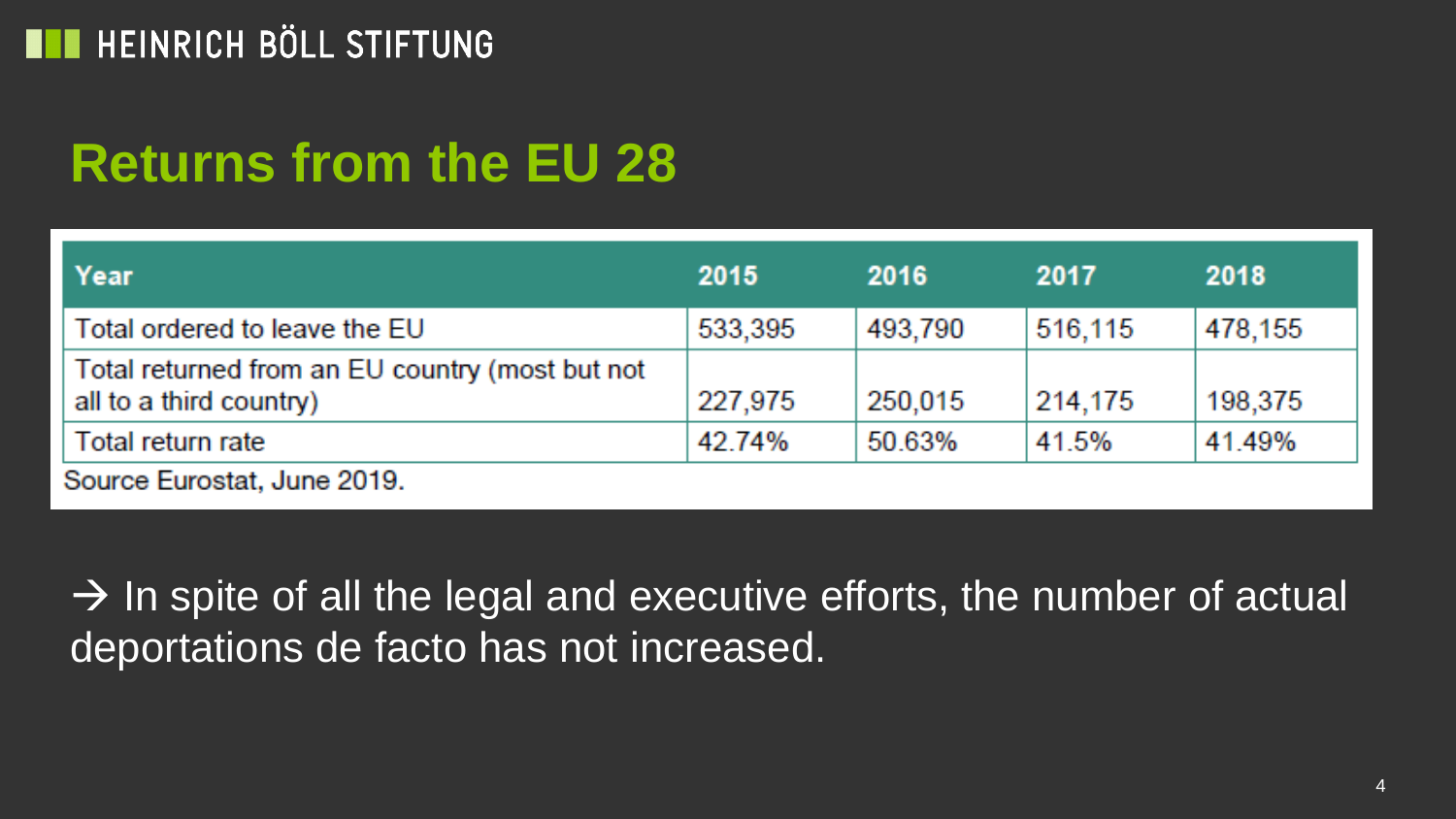

(\*) Including Hong Kong.

Source: Eurostat (online data code: migr\_eirtn)

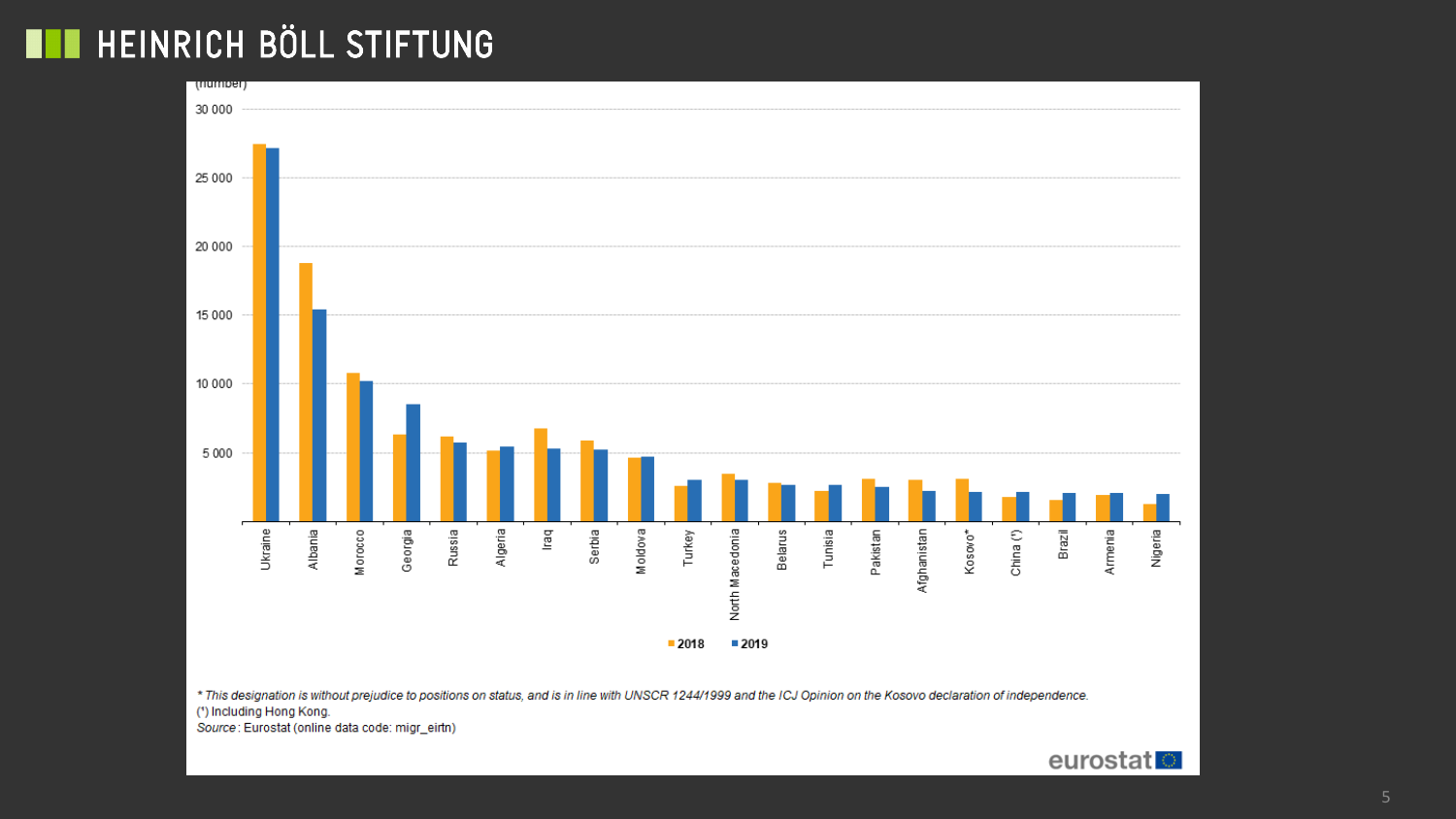# **Recognition rates**

In 2019: protection status for 295.800 asylum seekers

- Germany (116.200 or 39%)
- France (42.100 or 14%)
- Spain (38.500 or 13%)
- Italy (31.000 or 10%)

Recognition rates at first instance for the twenty citizenships with the highest number of first instance decisions in the EU (2019)

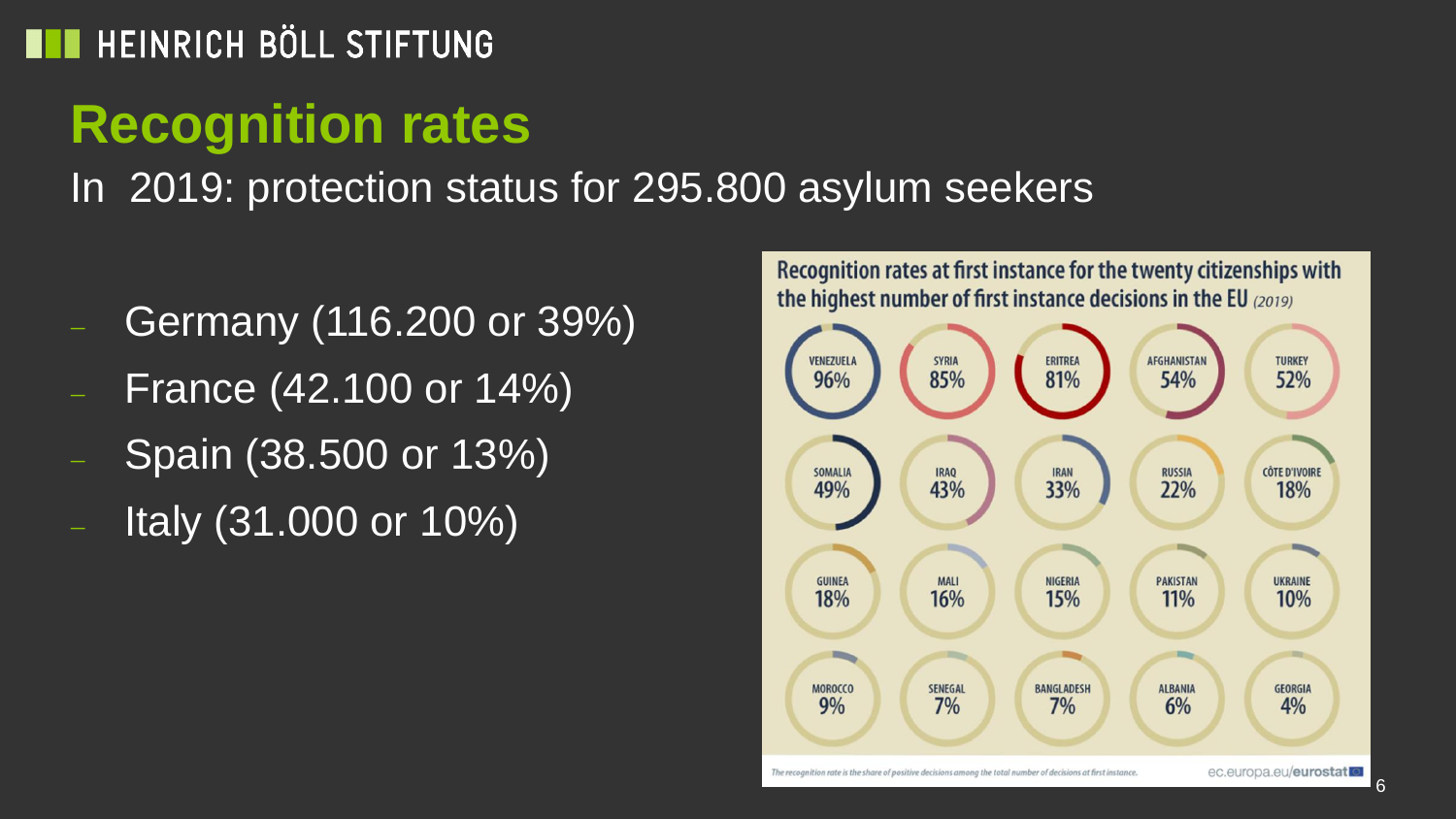## **Returns in 2020**

- During the first half of 2020, less people were returned from the European Union, due to the Covid-19 pandemic
- (However, while the number of returns decreased, the number of push-backs at the borders increased)
- Since mid-July 2020 several EU Member States resumed returns, some assisted by Frontex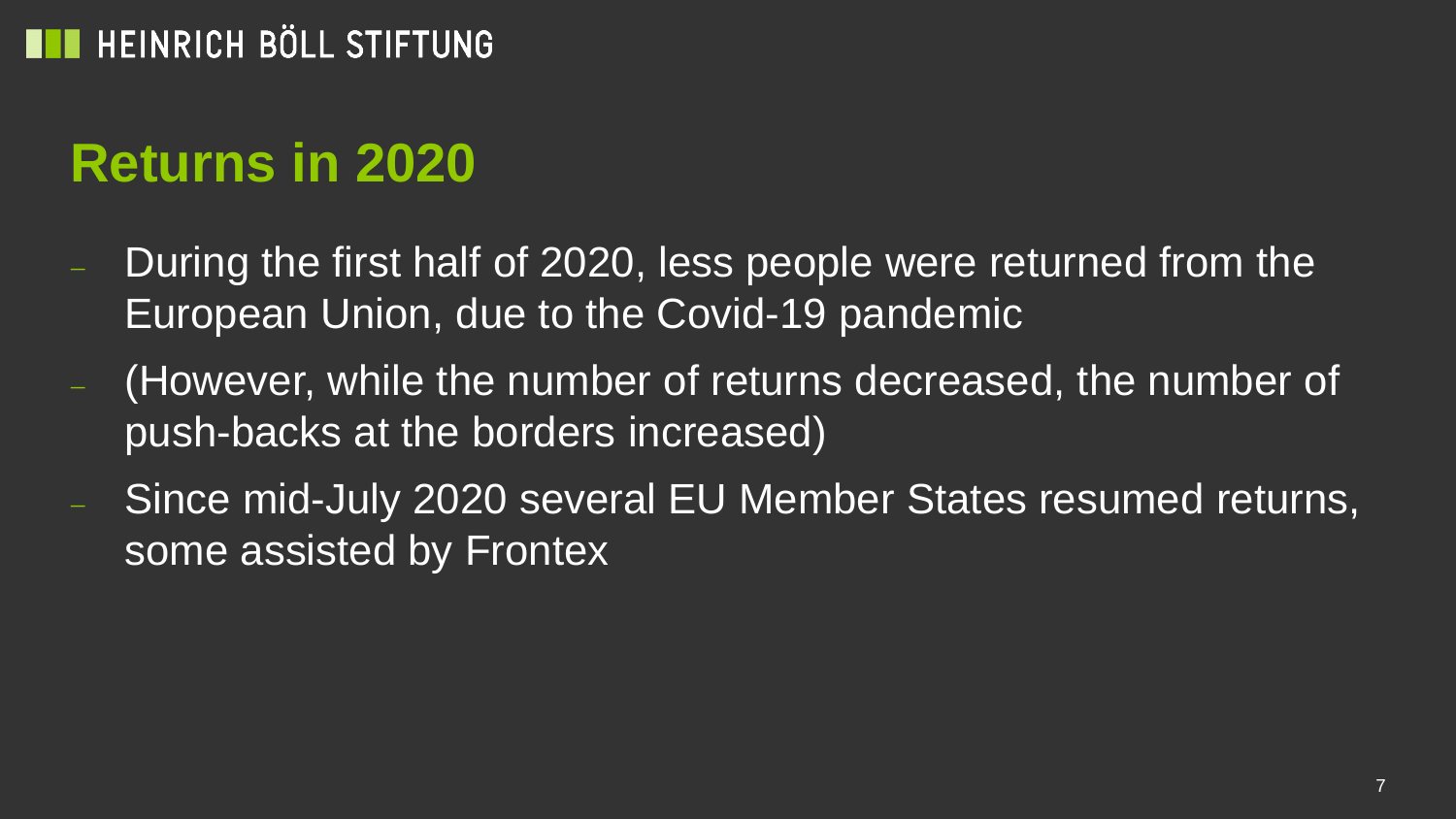## **New Pact on Migration and Asylum**

New *kid on the bloc*: "Return sponsorship" Member State responsible for returning a person on behalf of another Member State of first entry. In case return fails, Member States must receive

Question: Unregulated bilateral influence on country of origin?

New *elder on the bloc* "Returns Coordinator"

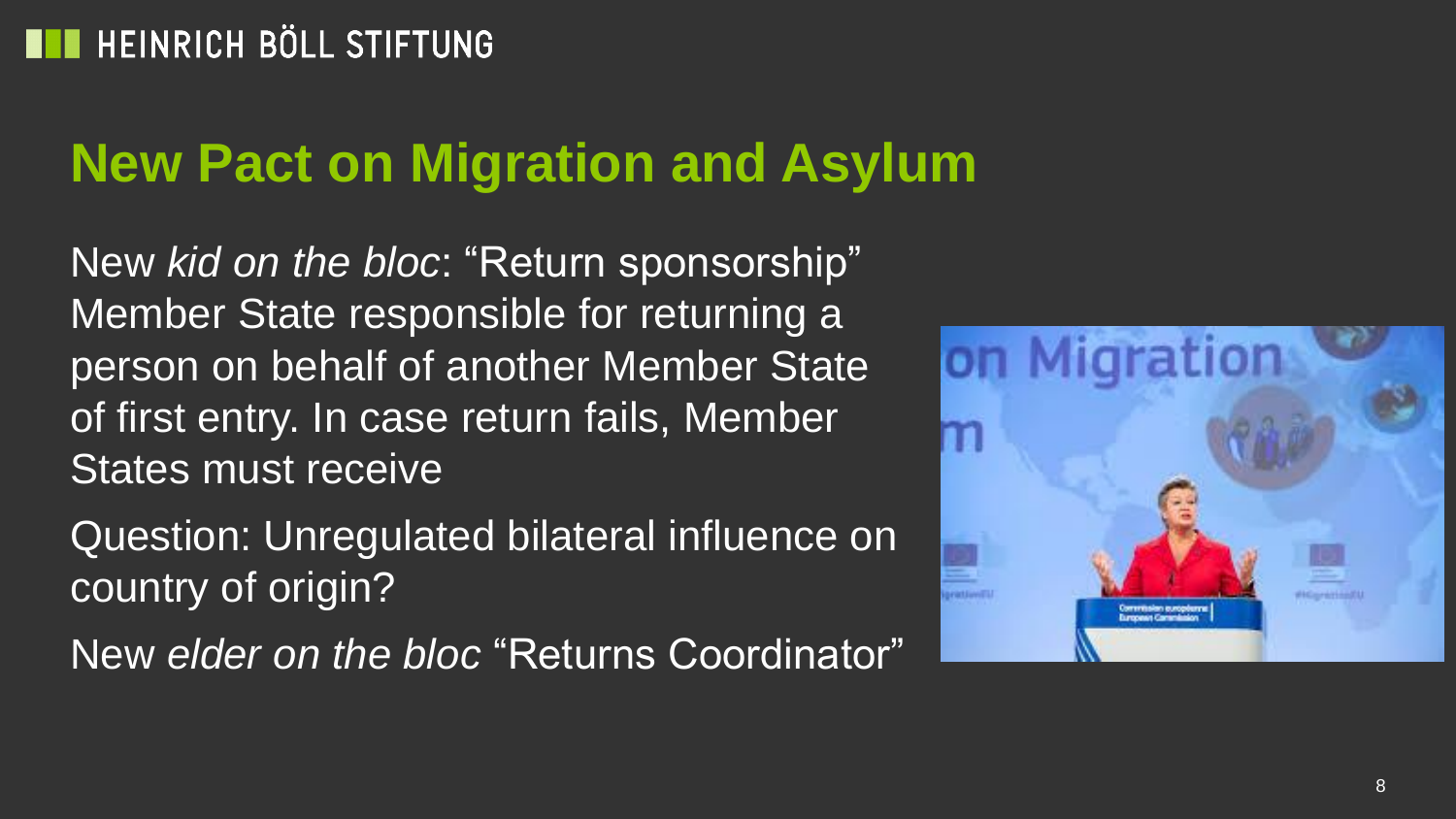### **Recognition data as a basis for selection?**

The new pact is suggesting a pre-selection of asylum seekers in an extra-territorial (possibly closed) centre and relies mainly on data concerning recognition (rates at first instance?)

For citizens with rates underneath 20%, the 12 weeks scan is applicable and return shall be enforced no later than 12 weeks after negative conclusion.

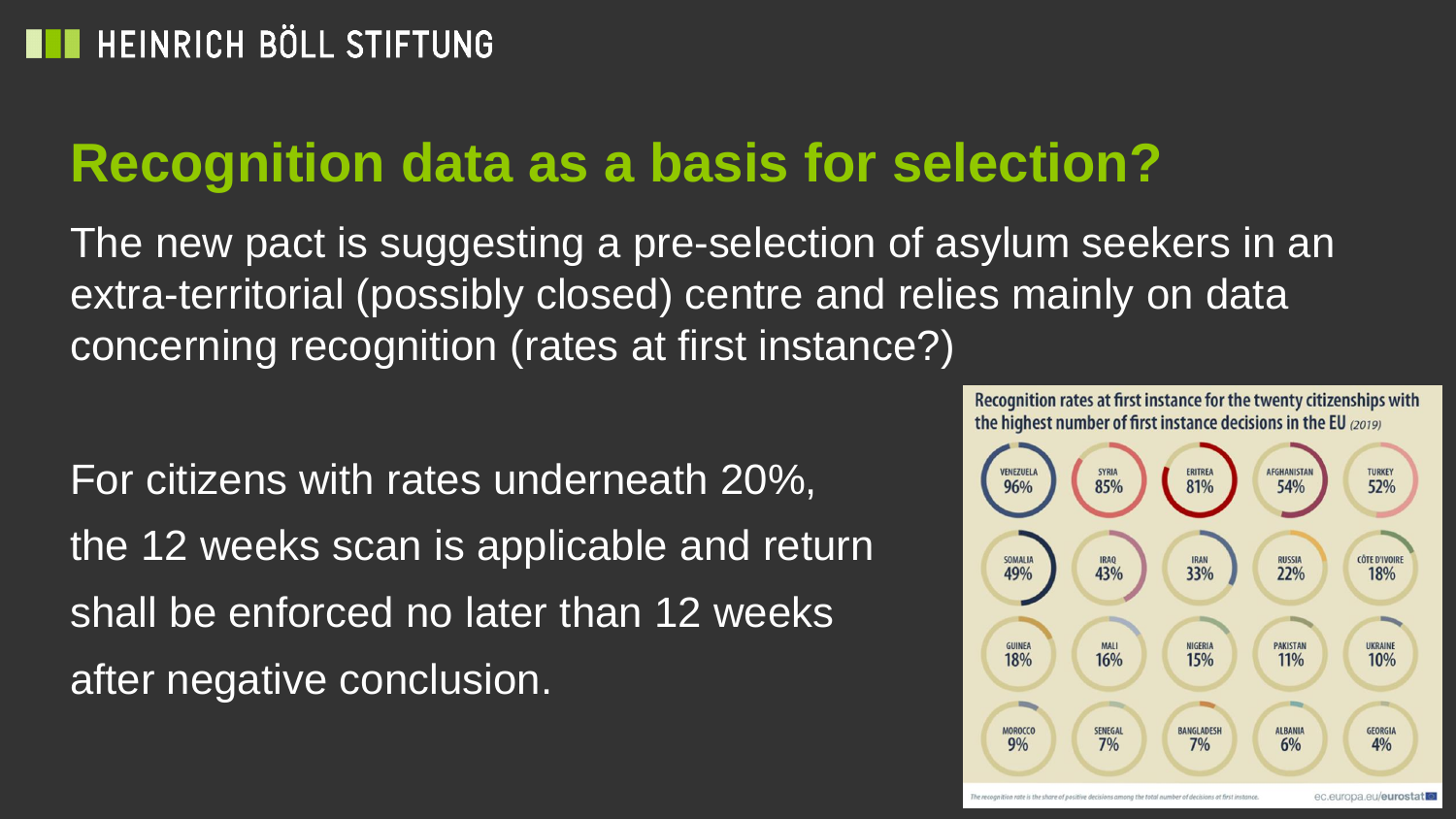### **For example: Afghanistan**

- Readmission agreement since 2016
- Afghan nationals are among the highest group seeking international protection. However, Afghan nationals also faced the largest variation in recognition rates **(from 6% to 98%)** (ECRE 2019)
- Ten countries carry out forced deportation to Afghanistan: Norway, Sweden, Denmark, Germany, The Netherlands, Austria, Belgium, Great Britain, Greece and Switzerland (NOAS 2018)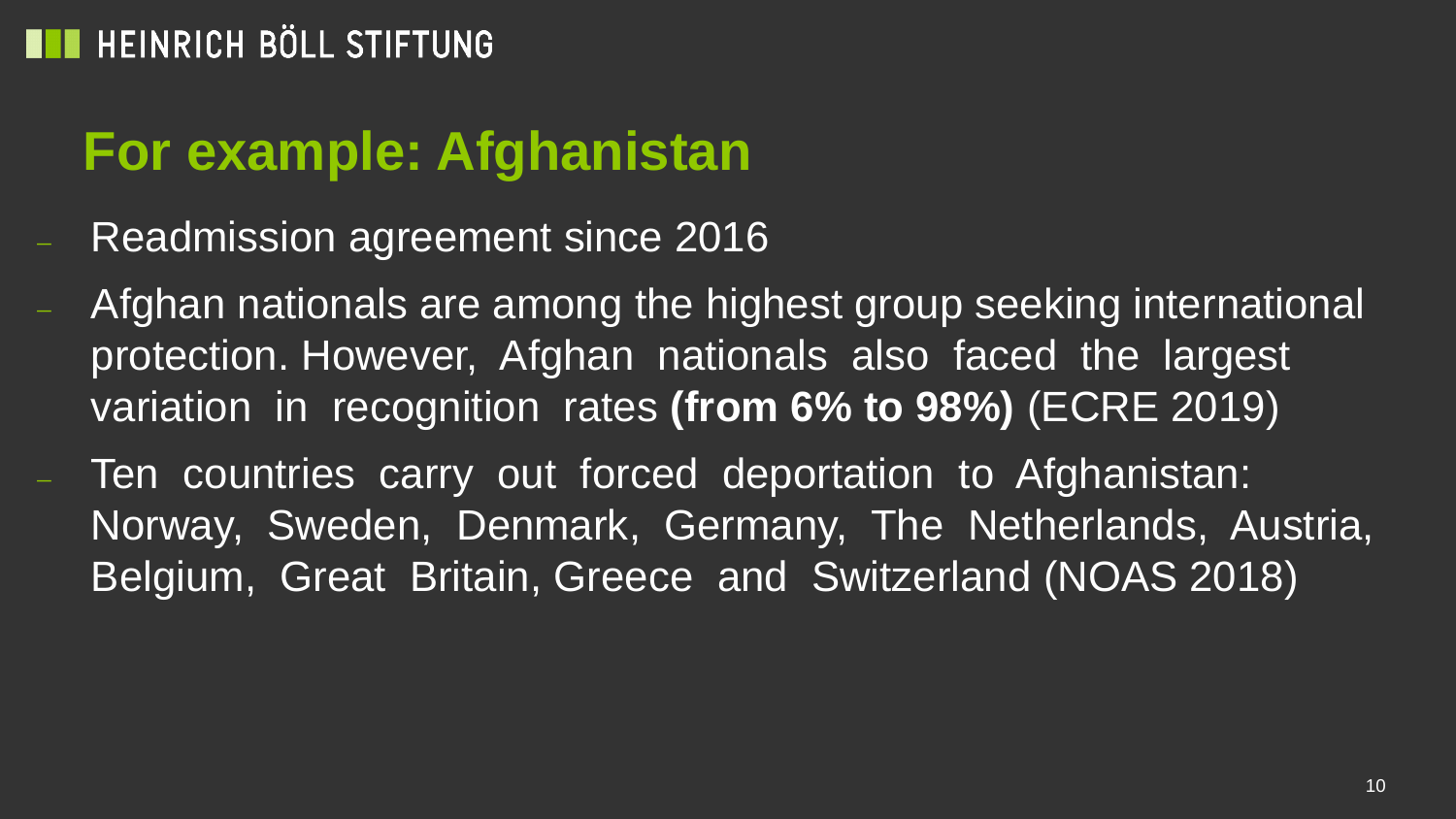## **"Voluntary" return**

 While forced return is not "effective", efforts to raise the numbers of "voluntary" returns are being enforced: Between 2014 and 2018, 116.723 persons received assistance from EU funds to return "voluntarily" to their country of origin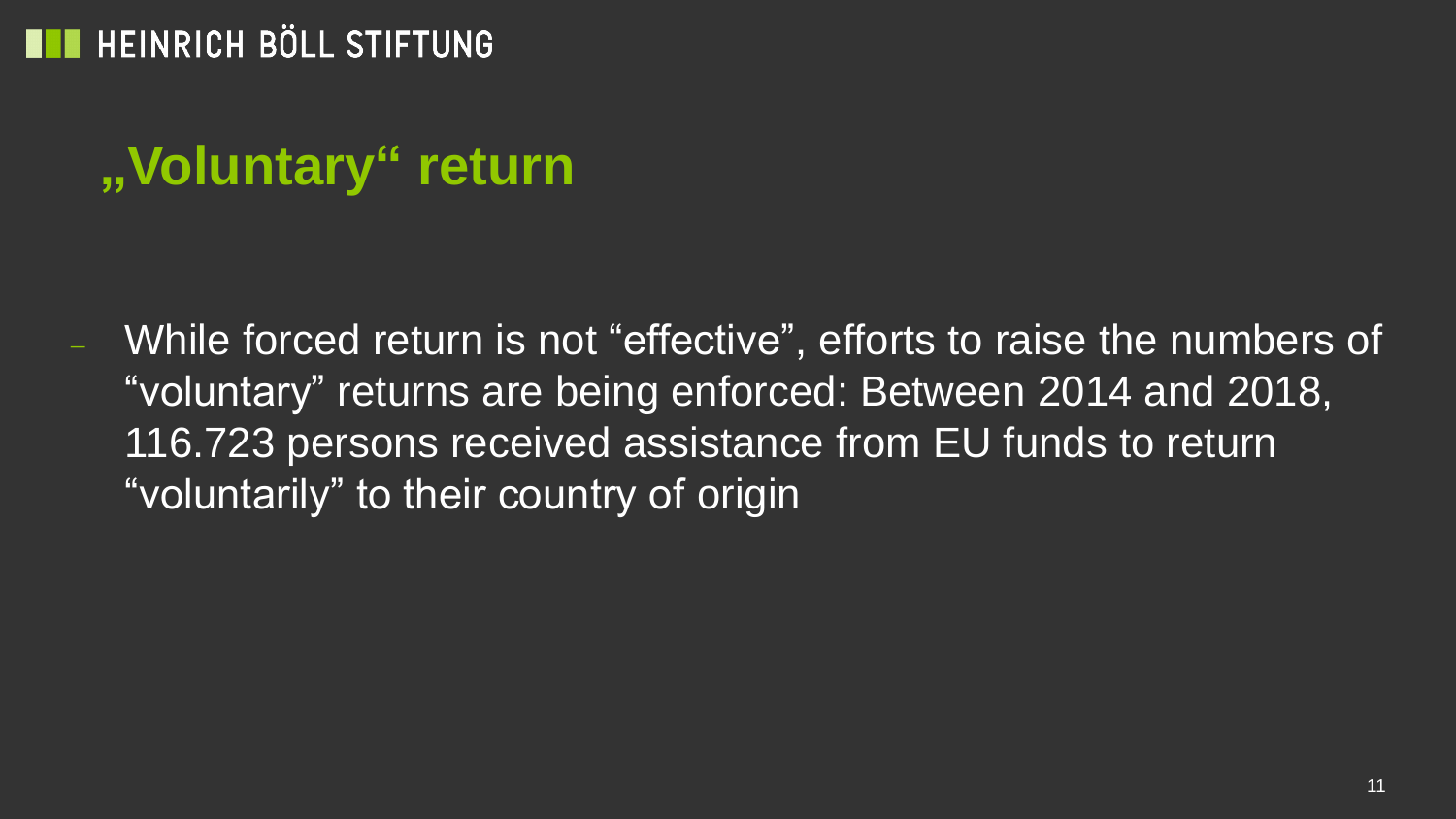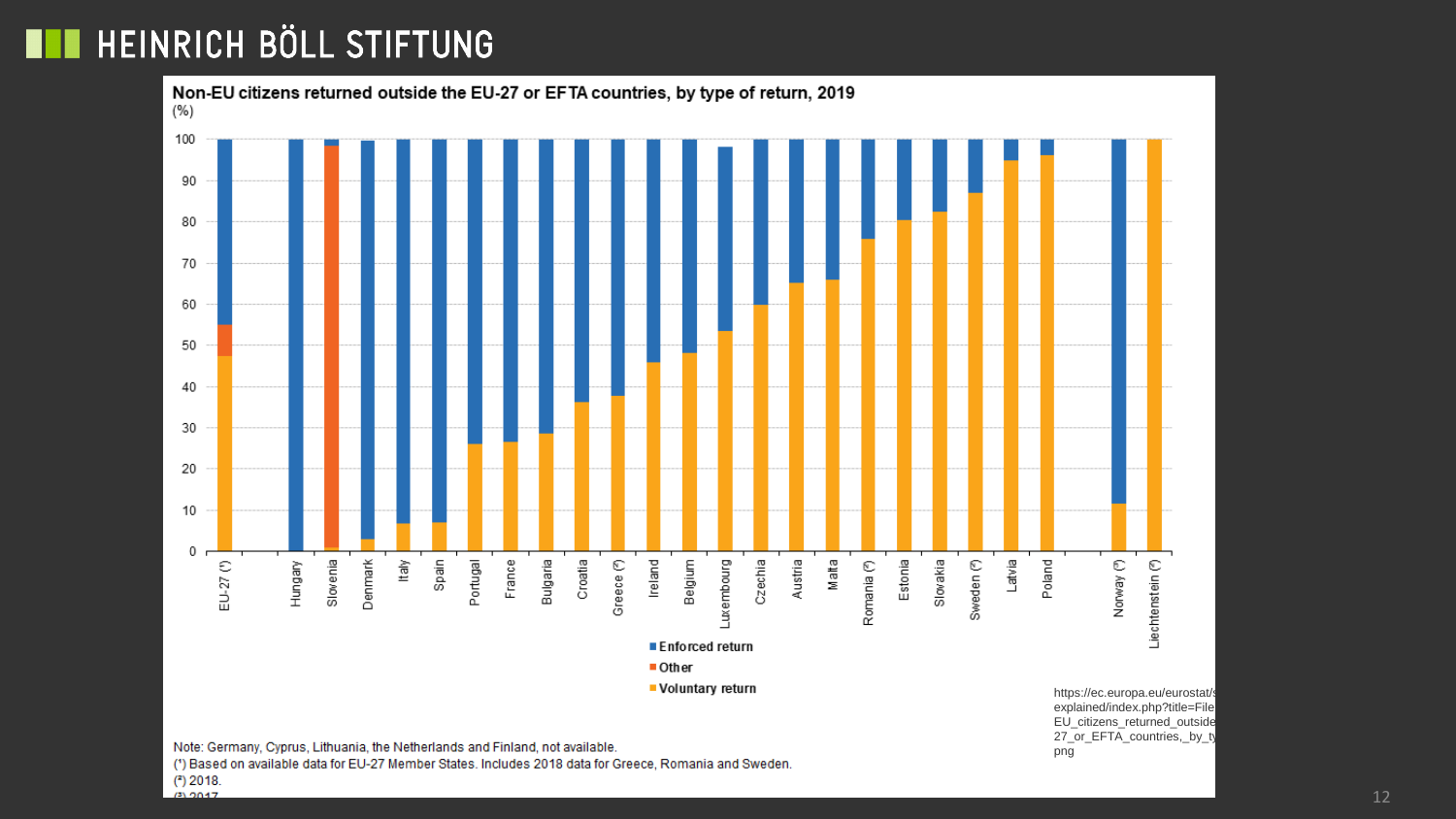# **Financing for "voluntary" return**

- Asylum, Migration and Integration Fund (AMIF)
- European Return Fund
- Facility on Sustainable and Dignified Return and Reintegration in support of the Khartoum Process (EUTF Contribution of EUR 55.000.000, implementing partner IOM)
- European Readmission Capacity Building Facility (EURCAP)
- Germany: REAG/GARP (Reintegration and Emigration Programme for Asylum Seekers in Germany/Government Assisted Repatriation Programme); partly financed by AMIF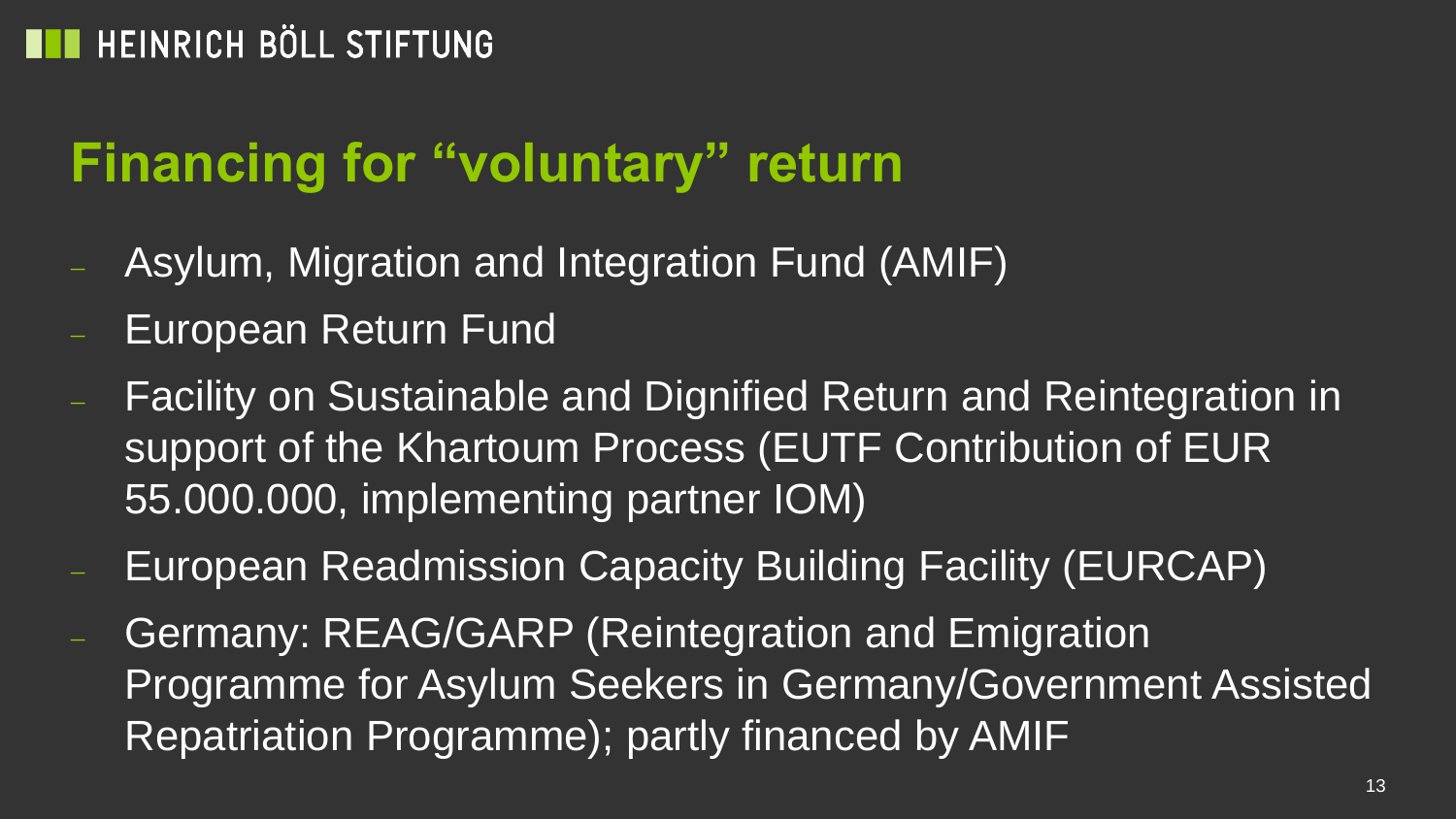## **EUTF**

- 10% of funding for "improving cooperation on return and sustainable reintegration" of migrants from Europe
- **1% for "advancing legal migration and** mobility possibilities"

| HEINRICH BÖLL STIFTUNG<br>DEMOCRACY               |
|---------------------------------------------------|
|                                                   |
| <b>E-PAPER</b>                                    |
| Study                                             |
| <b>Money against</b>                              |
| <b>Migration</b>                                  |
| The EU Emergency                                  |
| Trust Fund for Africa                             |
|                                                   |
|                                                   |
|                                                   |
|                                                   |
|                                                   |
| <b>INKEN BARTELS</b>                              |
| Published by Heinrich Böll Foundation, March 2019 |
|                                                   |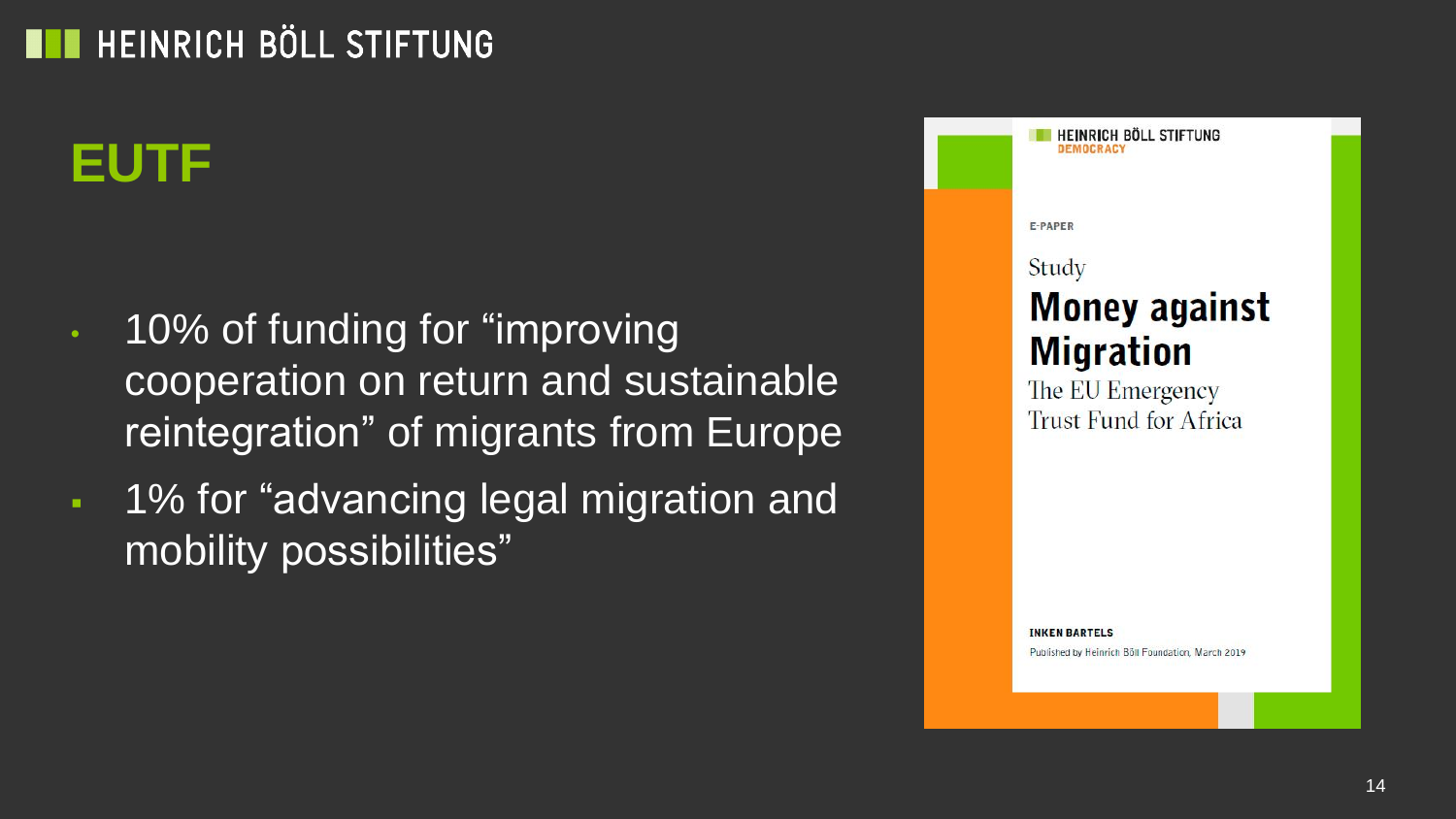# **Why this publication in Englisch?**

- **Change of Perspectives:** What happens to deportees or "voluntary" returnees in their countries of origin?
- Shed light on the at times dramatic realities for deportees (Afghanistan and Syria)
- Insights on realities of reintegration efforts (Tunisia, Senegal and Kosovo)/ returnees from Germany and else

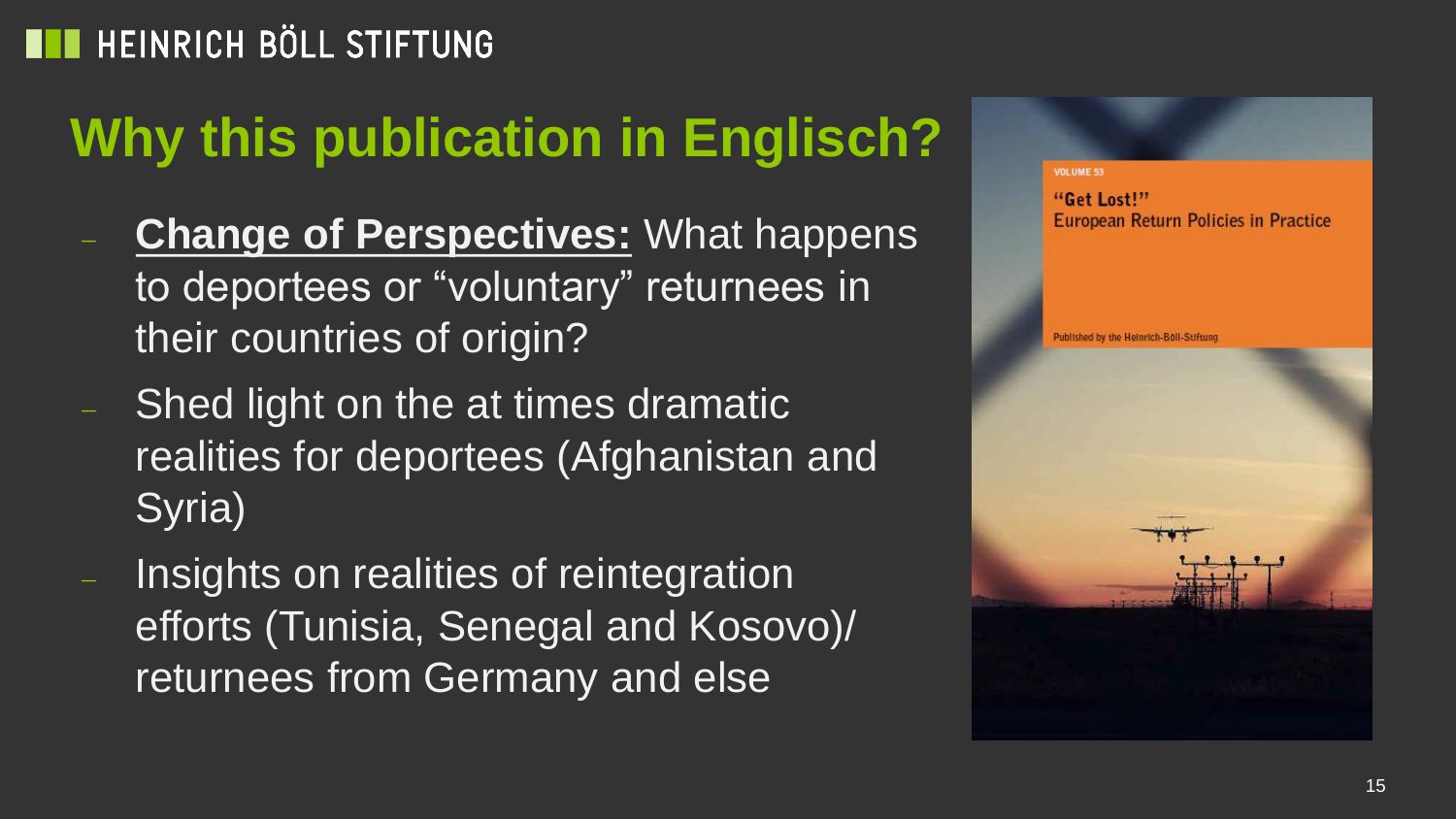**Migration as**

**the normal not** 

**to be stopped**

**but regulated**

**in a humane** 

**way and in a** 

**triple-win**

**manner**

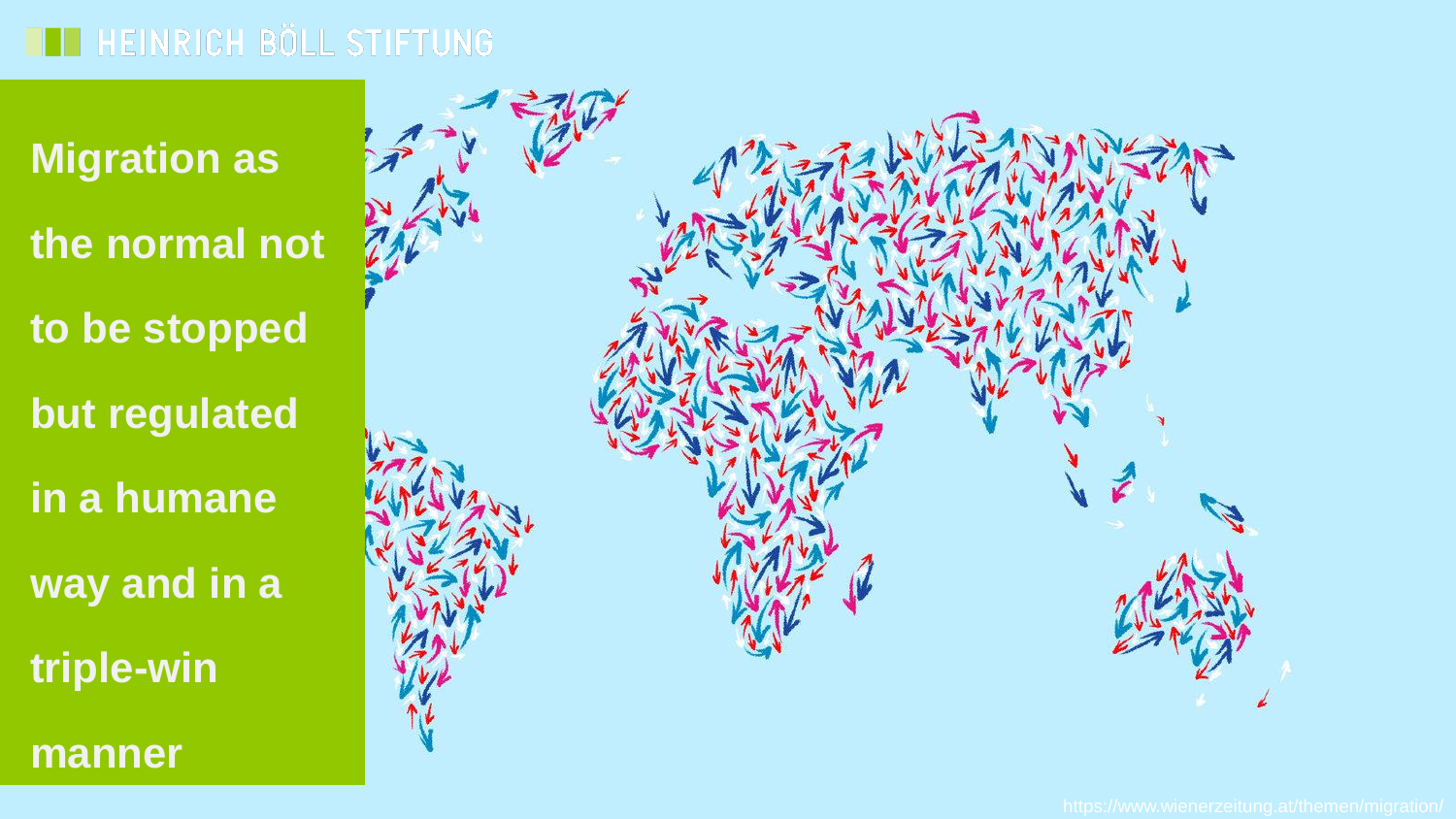# **What we say is a clear NO to forced returns into unsafe situations!**

**Deportations to Afghanistan which are executed by different** European Member States, clearly ignore the situation on the ground and severely endanger the lives of the individuals

 The discussions over potential safe returns to Syria equally ignore the situation on the ground and threats and dangers to the individuals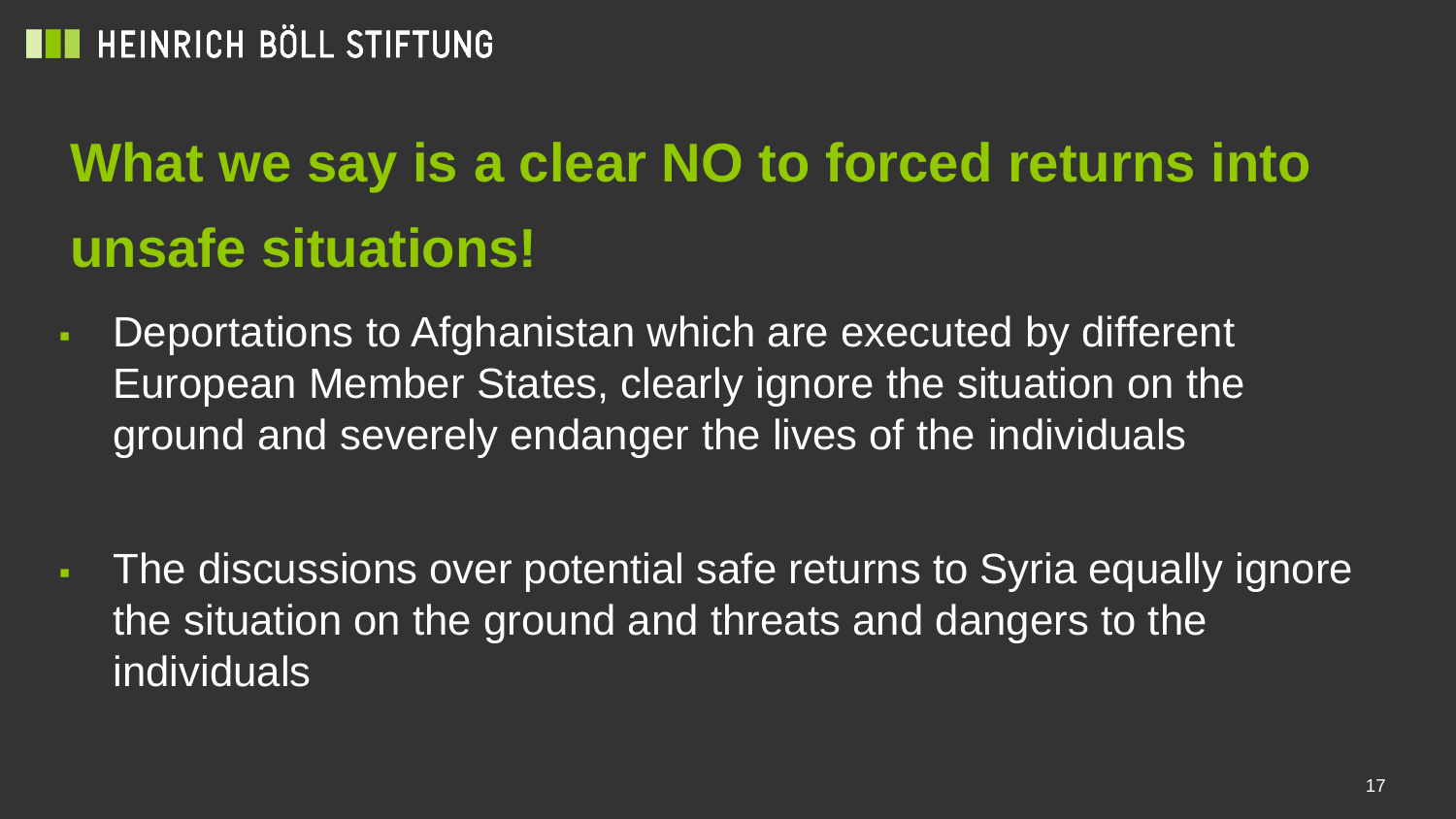# **Current reintegration programmes need improvements**

Main questions:

- How voluntary are these returns when the alternatives are either forced return or becoming "illegal"?
- Are the current reintegration efforts suitable for meeting the individual and structural challenges of return?